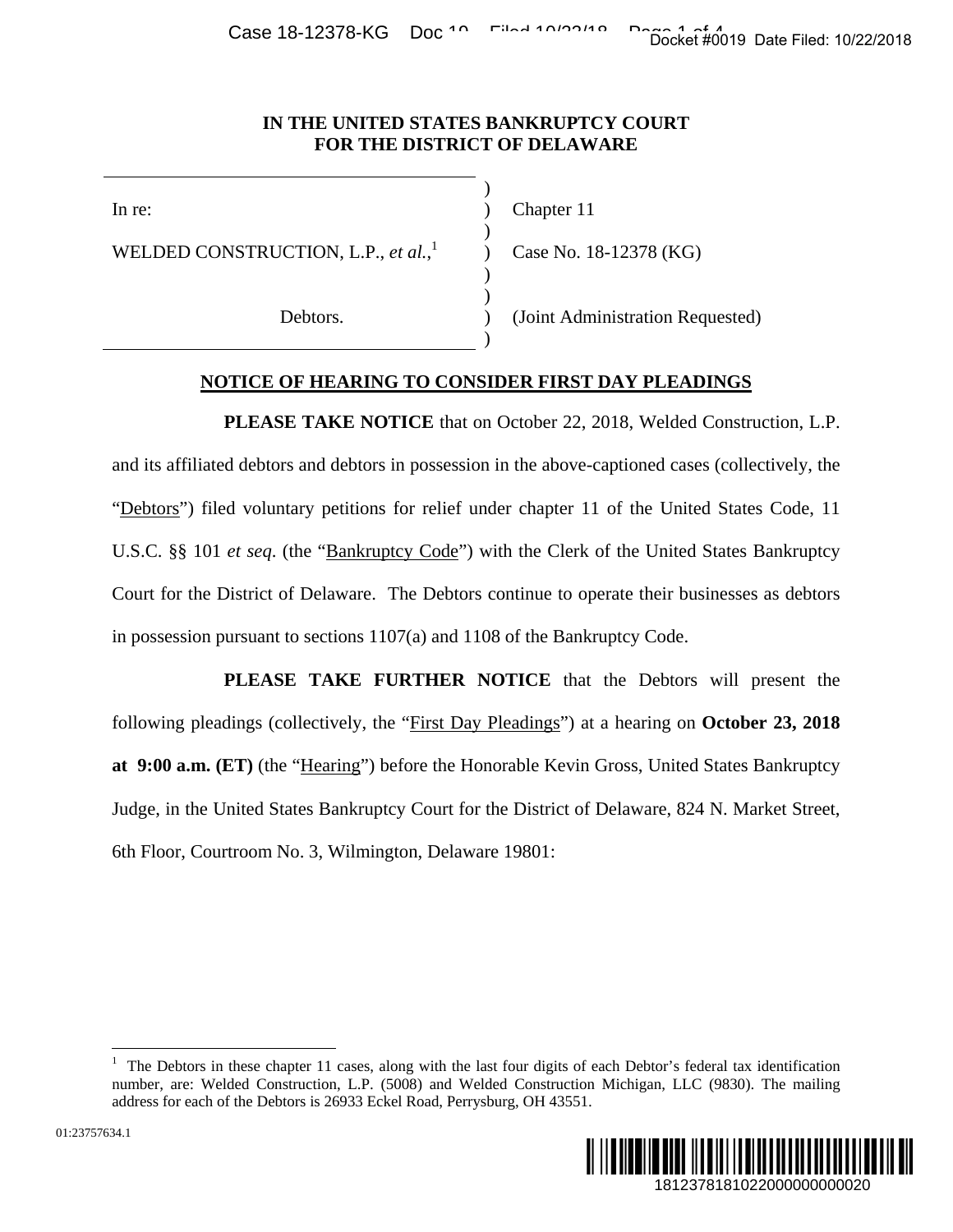## **FIRST DAY PLEADINGS**

- 1. Debtors' Motion for an Order, Pursuant to Bankruptcy Rule 1015 and Local Rule 1015-1, Authorizing the Joint Administration of the Debtors' Chapter 11 Cases [D.I. 3, 10/22/18]
- 2. Debtors' Application for Authorization to Employ and Retain Kurtzman Carson Consultants LLC as Claims and Noticing Agent Effective *Nunc Pro Tunc* to the Petition Date [D.I. 5, 10/22/18]
- 3. Debtors' Motion for Interim and Final Orders, Pursuant to Sections 105(a) and 366 of the Bankruptcy Code, (I) Prohibiting Utility Companies from Altering, Refusing, or Discontinuing Utility Services, (II) Deeming Utility Companies Adequately Assured of Future Payment, (III) Establishing Procedures for Determining Additional Adequate Assurance of Payment, and (IV) Setting a Final Hearing Related Thereto [D.I. 6,10/22/18]
- 4. Debtors' Motion for Interim and Final Orders, Pursuant to Sections 105(a), 363 and 364 of the Bankruptcy Code, (I) Authorizing (A) Payment of Prepetition Obligations Incurred in the Ordinary Course of Business in Connection with Insurance Programs, Including Payment of Policy Premiums and Broker Fees, and (B) Continuation of Insurance Premium Financing Programs; and (II) Authorizing Banks to Honor and Process Check and Electronic Transfer Requests Related Thereto [D.I. 7, 10/22/18]
- 5. Debtors' Motion for Interim and Final Orders, Pursuant to Sections 105(a), 363(b), 507(a)(8), 541, 1107(a) and 1108 of the Bankruptcy Code, (I) Authorizing the Debtors To Pay Certain Prepetition Taxes and Fees and Related Obligations, and (II) Authorizing Banks to Honor and Process Check and Electronic Transfer Requests Related Thereto [D.I. 8, 10/22/18]
- 6. Debtors' Motion for an Order, Pursuant to Sections 105(a), 345, 363, 1107(a) and 1108 of the Bankruptcy Code, Bankruptcy Rule 2015, and Local Rule 2015-2, (I) Authorizing and Approving Continued Use of Cash Management System, (II) Authorizing Use of Prepetition Bank Accounts and Business Forms, (III) Waiving the Requirements of Section 345(b) on an Interim Basis, (IV) Granting Administrative Expense Status to Post-Petition Intercompany Claims, and (V) Granting Certain Related Relief [D.I. 9, 10/22/18]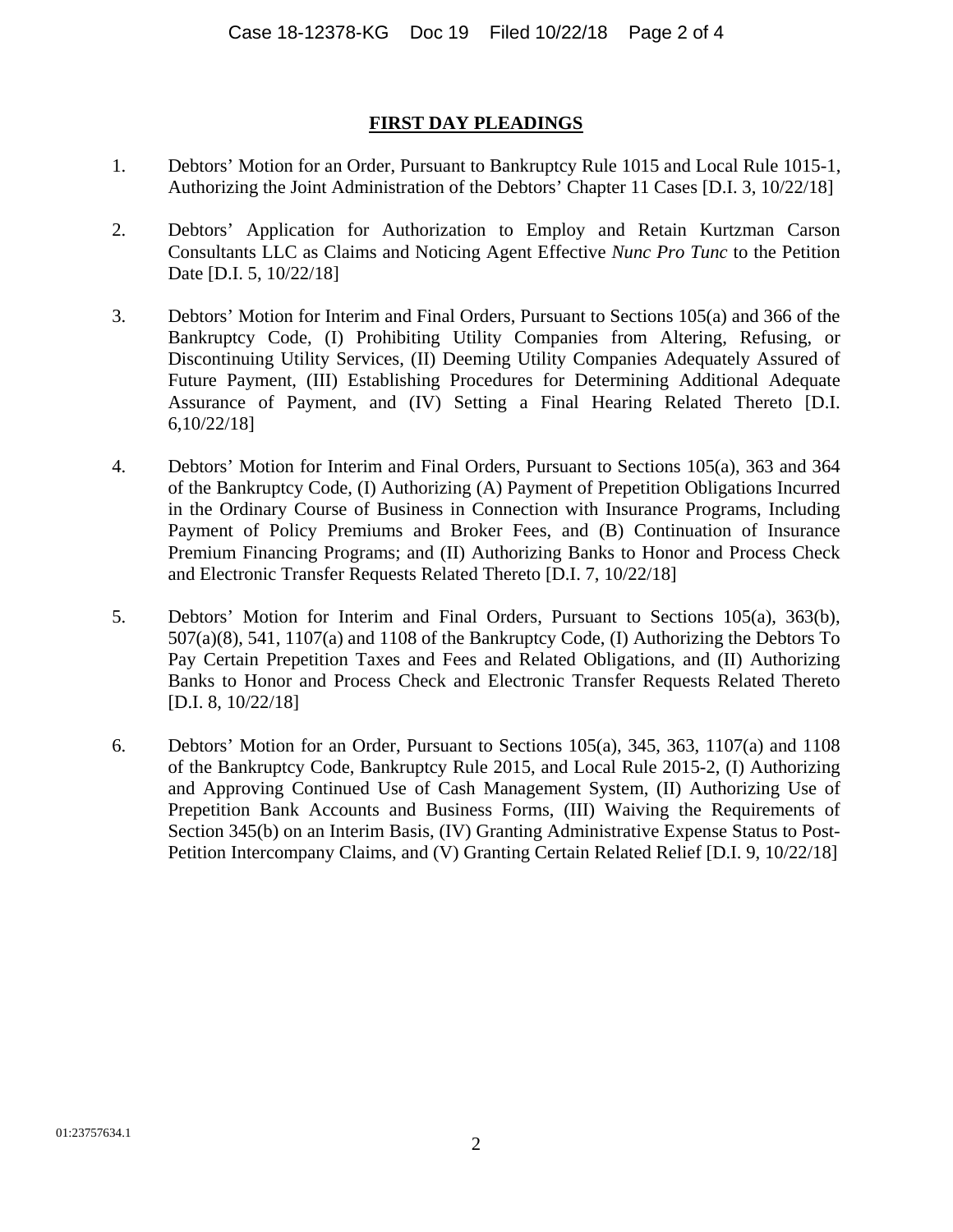- 7. Debtors' Motion for Entry of Interim and Final Orders, Pursuant to Sections 105(a),  $363(b)$ ,  $507(a)(4)$  and  $507(a)(5)$  of the Bankruptcy Code, (A) Authorizing (I) Payment of Prepetition Employee Wages, Salaries and Other Compensation; (II) Payment of Prepetition Employee Business Expenses; (III) Contributions to Prepetition Employee Benefit Programs and Continuation of Such Programs in the Ordinary Course; (IV) Payment of Workers' Compensation Obligations; (V) Payments for Which Prepetition Payroll Deductions Were Made; (VI) Payment of all Costs and Expenses Incident to the Foregoing Payments and Contributions; and (VII) Payment to Third Parties of all Amounts Incident to the Foregoing Payments and Contributions; and (B) Authorizing Banks to Honor and Process Check and Electronic Transfer Requests Related Thereto [D.I. 10, 10/22/18]
- 8. Debtors' Motion for Entry of Interim and Final Orders, Pursuant to Sections 105(a), 363(b), 1107(a) and 1108 of the Bankruptcy Code, (I) Authorizing the Debtors to Pay Certain Prepetition Claims (A) of Lien Vendors, and (B) of Critical Vendors, (II) Authorizing Banks to Honor and Process Check and Electronic Transfer Requests Related Thereto, and (III) Granting Certain Related Relief [D.I. 11, 10/22/18]
- 9. [SEALED] Debtors' Motion for Entry of an Order, Pursuant to Sections 105(a), 363(b), 503(b)(1), 1107(a) and 1108 of the Bankruptcy Code, Authorizing, but not Directing (I) the Debtors to Pay Certain Prepetition Claims, Conditioned Upon Prior Customer Payment, (II) the Debtors to Honor Customer Obligations, (III) the Debtors to Implement Control Procedures for Customer Project Funding and Completion. and (IV) Granting Related Relief [D.I. 12, 10/22/18]
- 10. Debtors' Motion for Entry of an Order Authorizing the Debtors to File Under Seal the Columbia Gas Sub-Contractor Lists Attached as Schedules to Exhibit I to Exhibit C of the Debtors' Customer Program Motion and Similar Future Lists [D.I. 15, 10/22/18]
- 11. Motion of the Debtors for Interim and Final Orders (I) Authorizing the Debtors to Obtain Postpetition Secured Financing, (II) Authorizing the Use of Cash Collateral, (III) Granting Liens and Superpriority Administrative Expense Status, (IV) Granting Adequate Protection, (V) Modifying the Automatic Stay, and (VI) Scheduling a Final Hearing [D.I.°17, 10/22/18]

**PLEASE TAKE FURTHER NOTICE** that copies of all of the First Day

Pleadings will be mailed to you subsequent to the Hearing and will be available on the Court's

website, www.deb.uscourts.gov. If you would like to receive copies of any of the First Day

Pleadings prior to the Hearing, you may contact Beth Olivere, Paralegal, at (302) 571-6557 or